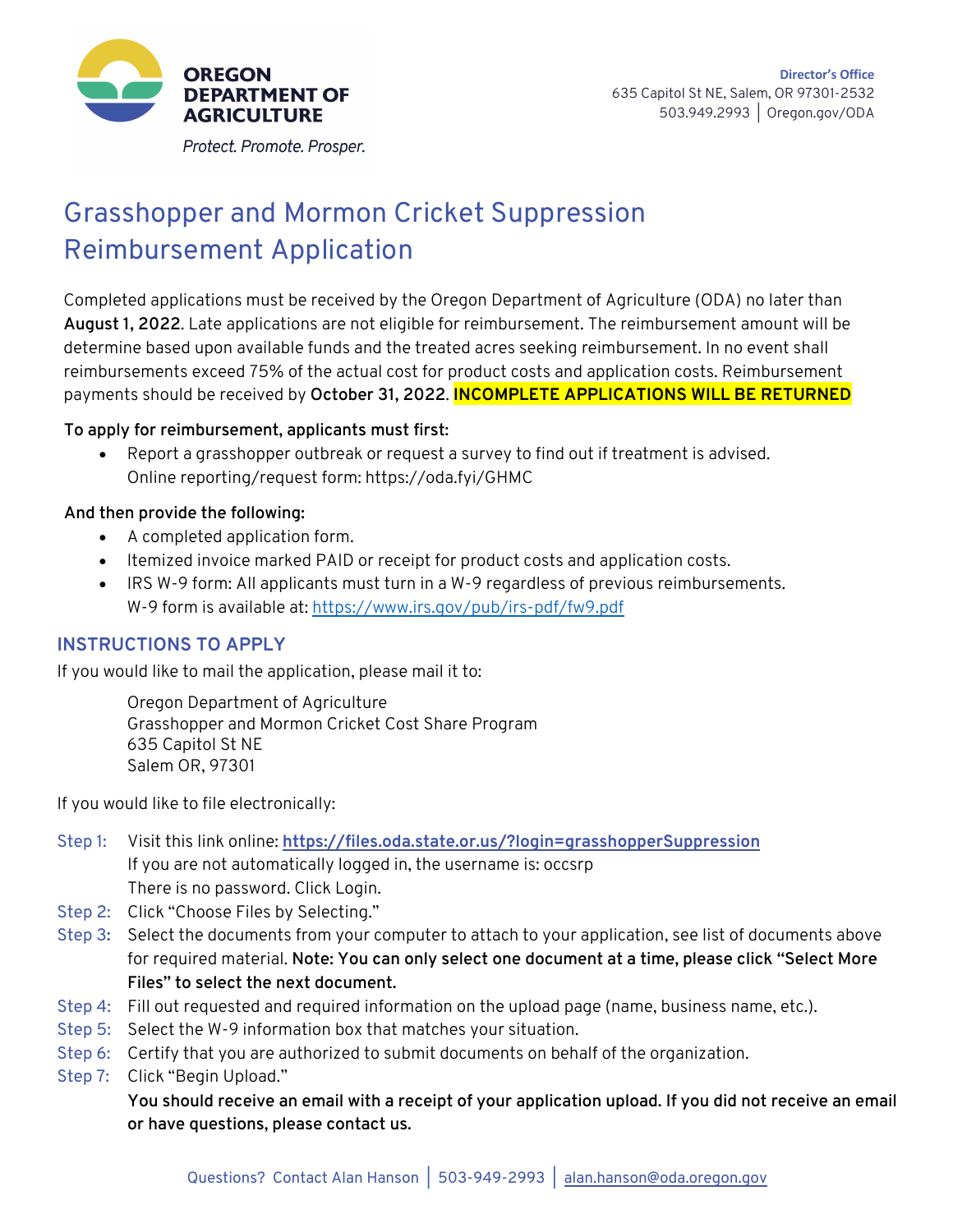

# Grasshopper and Mormon Cricket Reimbursement Request Individual Application

### Reimbursement request must be received before August 1, 2022.

| Name to appear on reimbursement check:     |  |  |
|--------------------------------------------|--|--|
| (name and address must match IRS W-9 form) |  |  |
| Name:                                      |  |  |
| Address:                                   |  |  |
| Contact person:                            |  |  |
| Phone:                                     |  |  |
| Email:                                     |  |  |

| ODA treatment plan   |  |
|----------------------|--|
| number:              |  |
| Total acres treated: |  |
| Product used:        |  |
| Cost of product:     |  |
| Cost of application: |  |

#### **REQUIRED ATTACHMENTS:**

- Completed IRS form W-9 (https://www.irs.gov/pub/irs-pdf/fw9.pdf)
- Invoice marked PAID or receipt for product costs and application costs

By signing above, I certify that all information is true and accurate.

Signed by:

OFFICIAL USE ONLY PCA 55533 - Object Code 9833 Treated acres: Reimbursement rate: Approved payment amount: \$ Authorized by: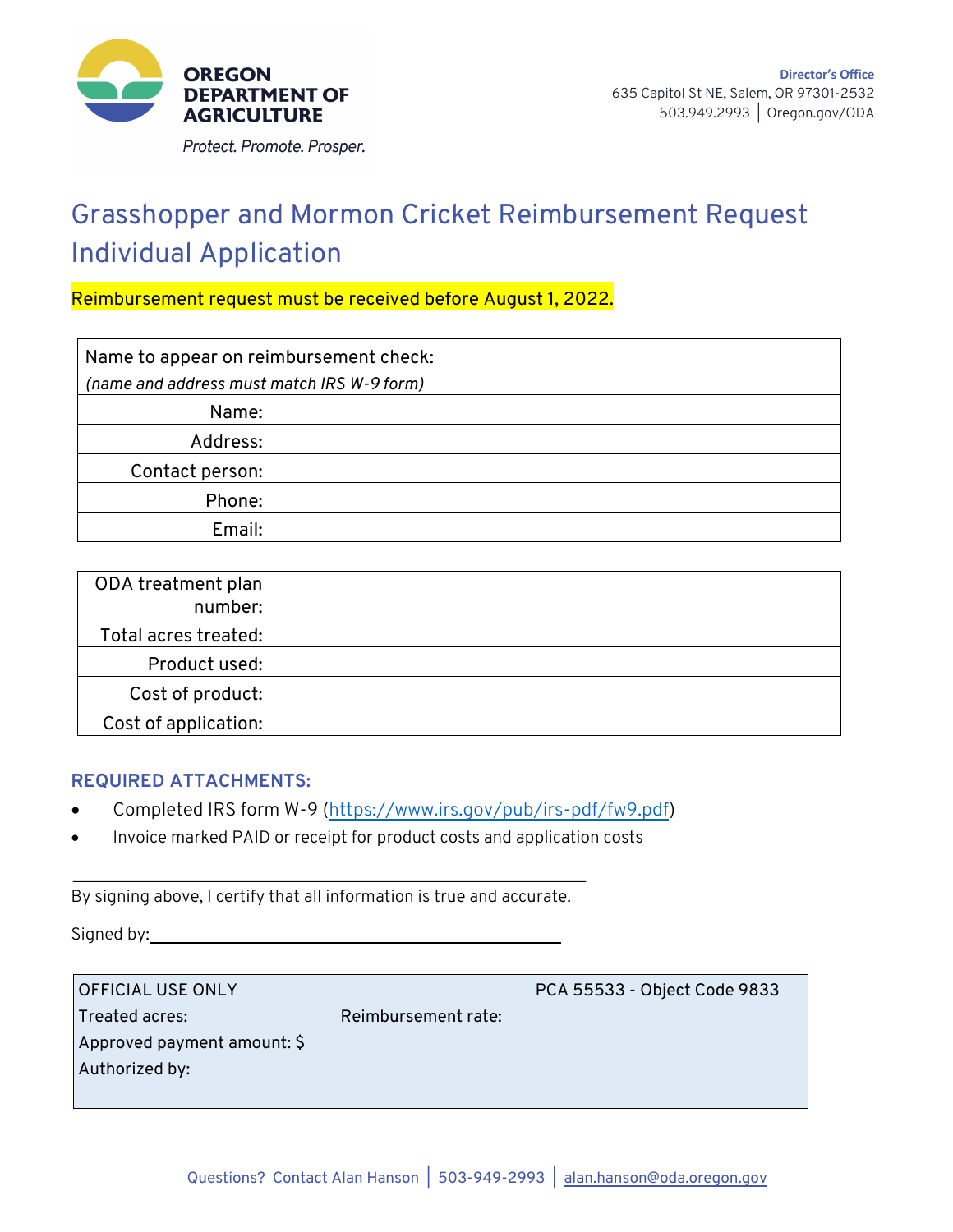

## Grasshopper and Mormon Cricket Reimbursement Request Group Application

*Use this form if treating multiple ODA treatment plans or treating on behalf of multiple parties*. Reimbursement request must be received before August 1, 2022.

| Name to appear on reimbursement check:     |                             |                 |  |  |
|--------------------------------------------|-----------------------------|-----------------|--|--|
| (name and address must match IRS W-9 form) |                             |                 |  |  |
| Name:                                      |                             |                 |  |  |
| Address:                                   |                             |                 |  |  |
| Contact person:                            |                             |                 |  |  |
| Phone:                                     |                             |                 |  |  |
| Email:                                     |                             |                 |  |  |
| ODA treatment plan #:                      | Name (from treatment plan): | *Acres treated: |  |  |
|                                            |                             |                 |  |  |
|                                            |                             |                 |  |  |
|                                            |                             |                 |  |  |
|                                            |                             |                 |  |  |
|                                            |                             |                 |  |  |
|                                            |                             |                 |  |  |
|                                            |                             |                 |  |  |
|                                            |                             |                 |  |  |
|                                            |                             |                 |  |  |
|                                            |                             |                 |  |  |

*Attach additional pages if necessary. \* Acres treated means the total number of acres treated under the specific ODA treatment plan number.*

| Total acres treated: | Cost of product        |
|----------------------|------------------------|
| Product used:        | Cost of application \$ |

### **REQUIRED ATTACHMENTS:**

- Completed IRS form W-9 (https://www.irs.gov/pub/irs-pdf/fw9.pdf)
- Invoice marked PAID or receipt for product costs and application costs

By signing above, I certify that all information is true and accurate.

Signed by:

| OFFICIAL USE ONLY           |       |  |
|-----------------------------|-------|--|
| PCA 55533, Object Code 9833 |       |  |
| Acres:                      | Rate: |  |
| Amount \$                   |       |  |
| Authorized by:              |       |  |